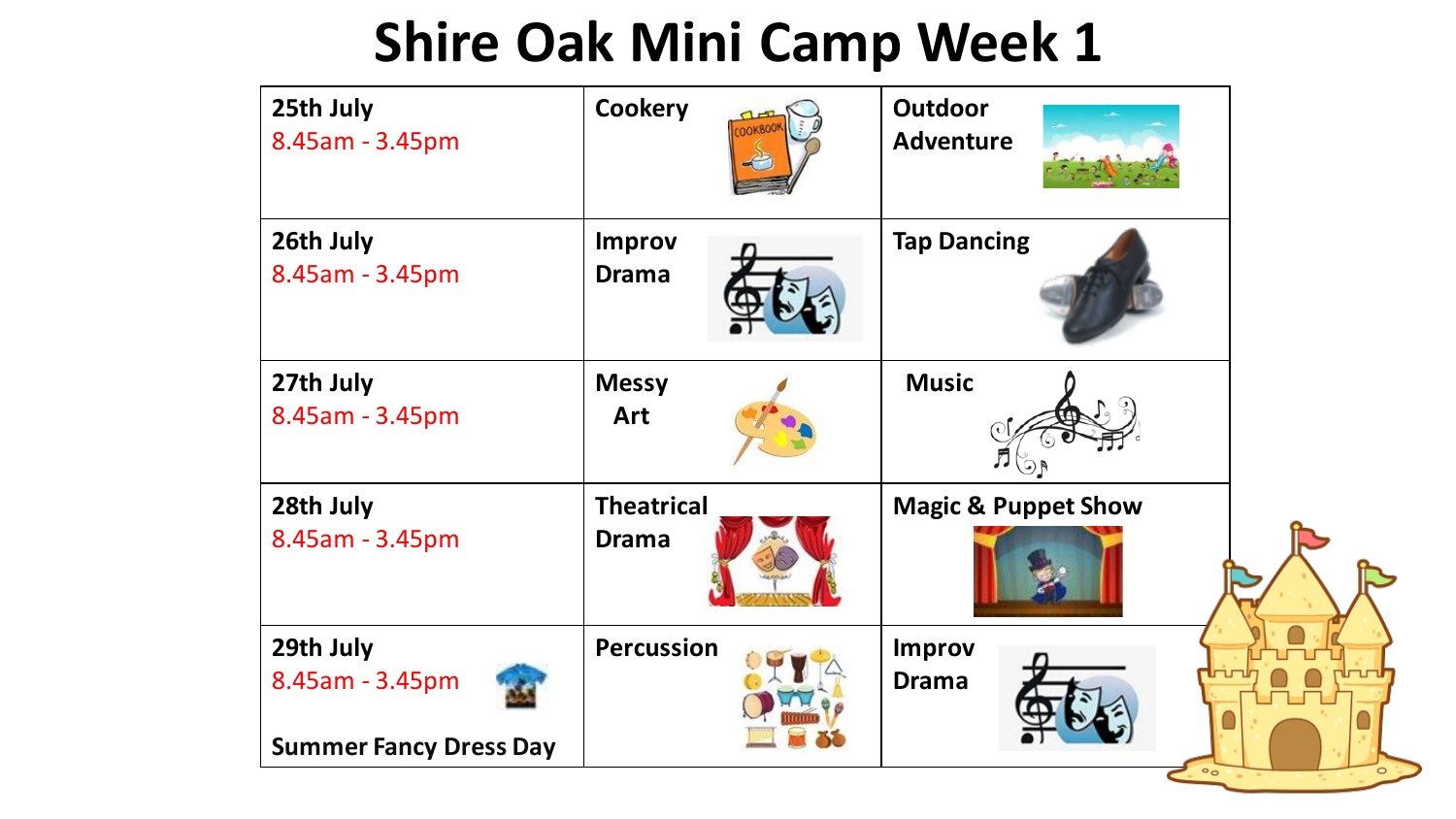| 2nd August<br><b>Cookery</b><br><b>Improv</b><br>8.45am - 3.45pm<br><b>Drama</b><br><b>Music</b><br><b>3rd August</b><br><b>Messy</b><br>Art<br>8.45am - 3.45pm<br><b>Theatrical</b><br><b>Rubbish</b><br>4th August<br>8.45am - 3.45pm<br><b>Drama</b><br>Art | <b>1st August</b><br>8.45am - 3.45pm | <b>Pop Singing</b> | <b>Story</b><br><b>Puppetry</b> |  |
|----------------------------------------------------------------------------------------------------------------------------------------------------------------------------------------------------------------------------------------------------------------|--------------------------------------|--------------------|---------------------------------|--|
|                                                                                                                                                                                                                                                                |                                      |                    |                                 |  |
|                                                                                                                                                                                                                                                                |                                      |                    |                                 |  |
|                                                                                                                                                                                                                                                                |                                      |                    |                                 |  |
| <b>Dance</b><br>8.45am - 3.45pm<br><b>Making</b><br><b>Summer Fancy Dress Day</b>                                                                                                                                                                              | <b>5th August</b>                    | <b>Comic Book</b>  |                                 |  |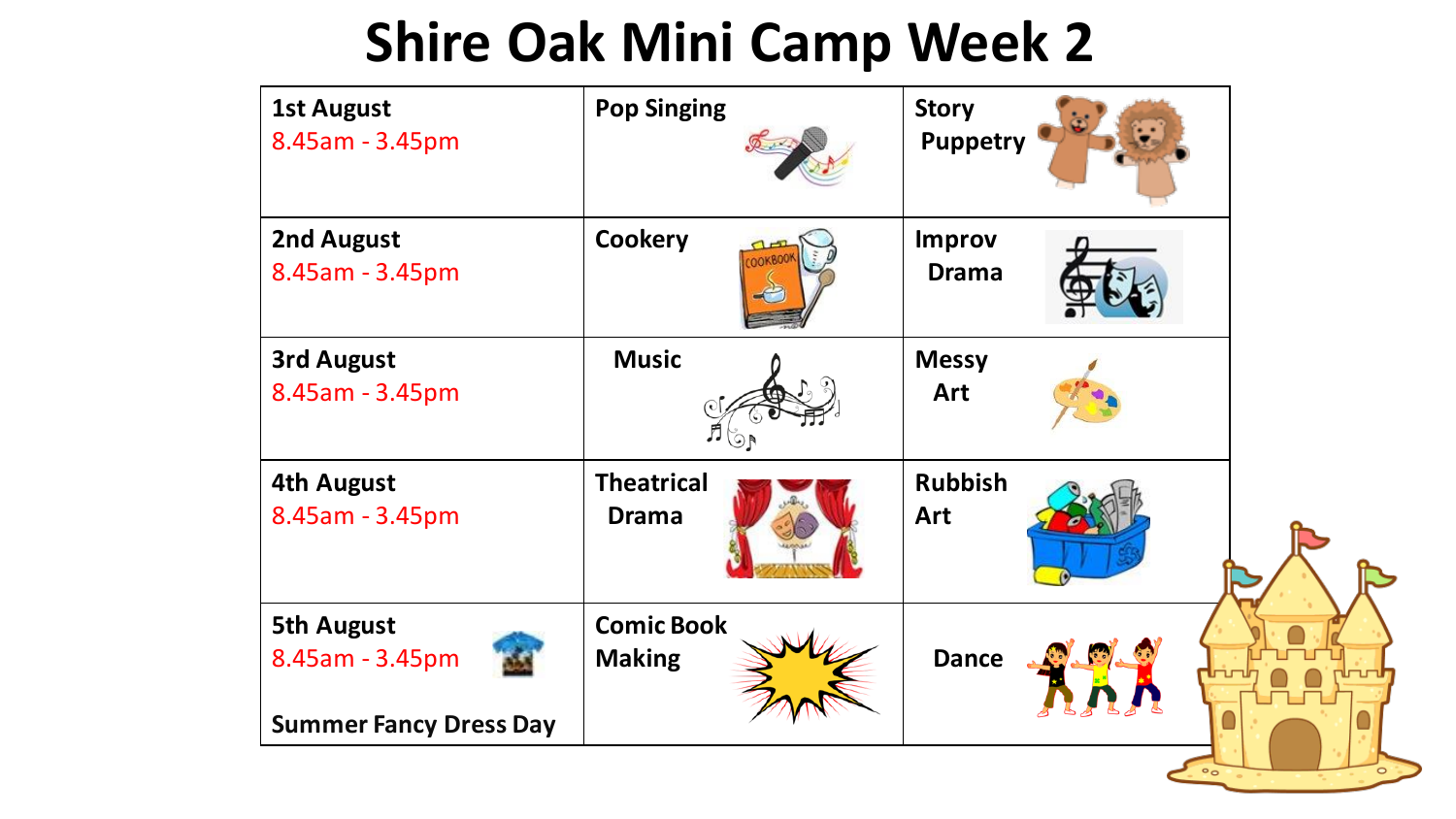| <b>8th August</b><br>8.45am - 3.45pm                            | <b>Story fun</b>                | <b>Messy</b><br><b>Art</b>    |  |
|-----------------------------------------------------------------|---------------------------------|-------------------------------|--|
| <b>9th August</b><br>8.45am - 3.45pm                            | <b>Improv</b><br><b>Drama</b>   | <b>Music</b>                  |  |
| 10th August<br>8.45am - 3.45pm                                  | <b>Punch</b><br>& Judy          | <b>Outdoor Adventure</b>      |  |
| 11th August<br>8.45am - 3.45pm                                  | <b>Outdoor</b><br><b>Crafts</b> | <b>Outdoor Activities</b>     |  |
| 12th August<br>8.45am - 3.45pm<br><b>Summer Fancy Dress Day</b> | <b>Outdoor Adventure</b>        | <b>Improv</b><br><b>Drama</b> |  |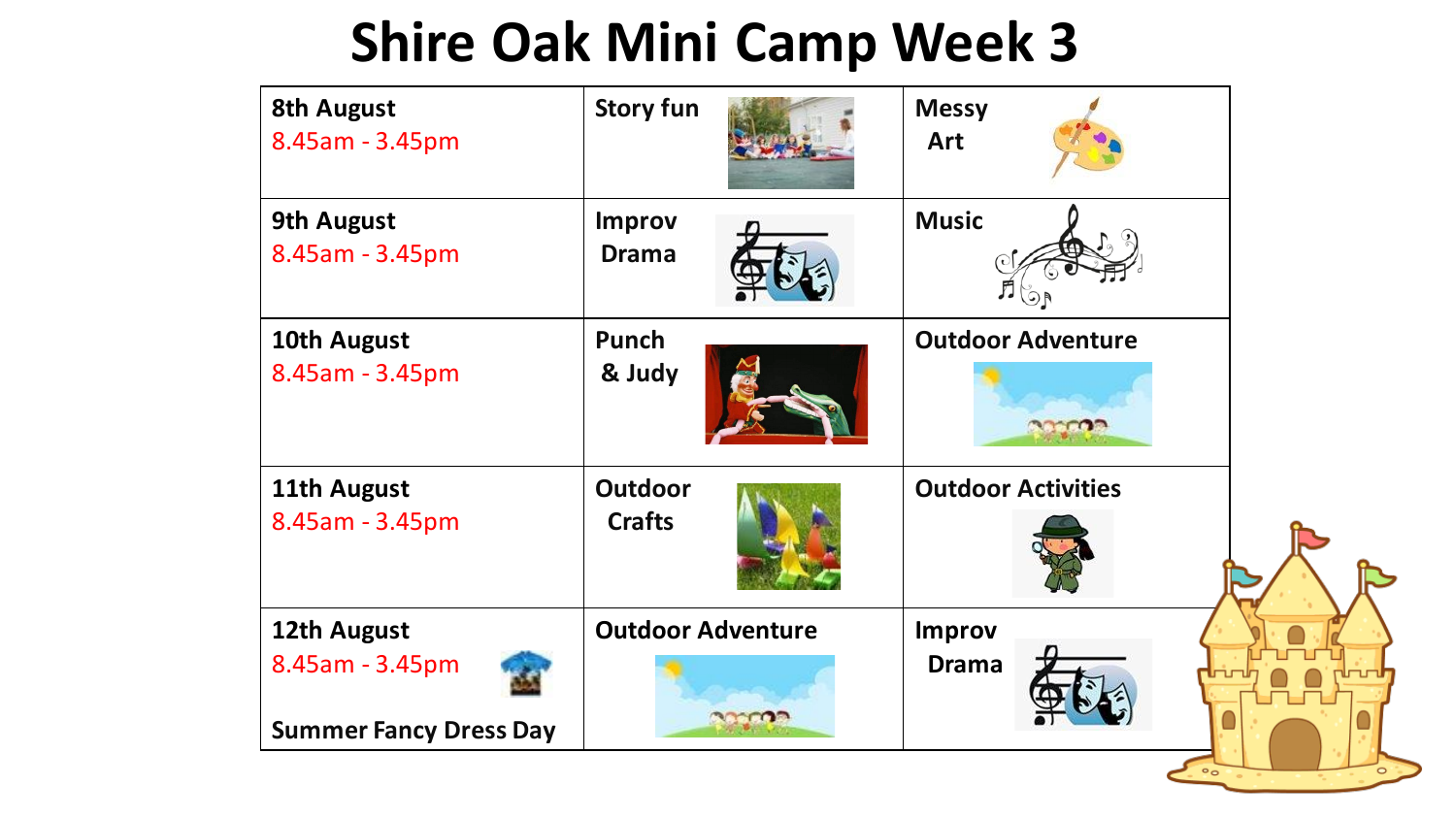| <b>15th August</b><br>8.45am - 3.45pm                           | <b>Improv</b><br><b>Drama</b>                | <b>Story Puppetry</b>               |  |
|-----------------------------------------------------------------|----------------------------------------------|-------------------------------------|--|
| 16th August<br>8.45am - 3.45pm                                  | <b>Music</b>                                 | <b>Messy</b><br><b>Art</b>          |  |
| 17th August<br>8.45am - 3.45pm                                  | <b>Outdoor</b><br><b>Adventure</b>           | <b>Tap Dancing</b>                  |  |
| 18th August<br>8.45am - 3.45pm                                  | <b>Improv</b><br><b>Drama</b>                | <b>Outdoor</b><br><b>Activities</b> |  |
| 19th August<br>8.45am - 3.45pm<br><b>Summer Fancy Dress Day</b> | <b>Outdoor Adventure</b><br><b>VACINE IN</b> | <b>Dance</b>                        |  |